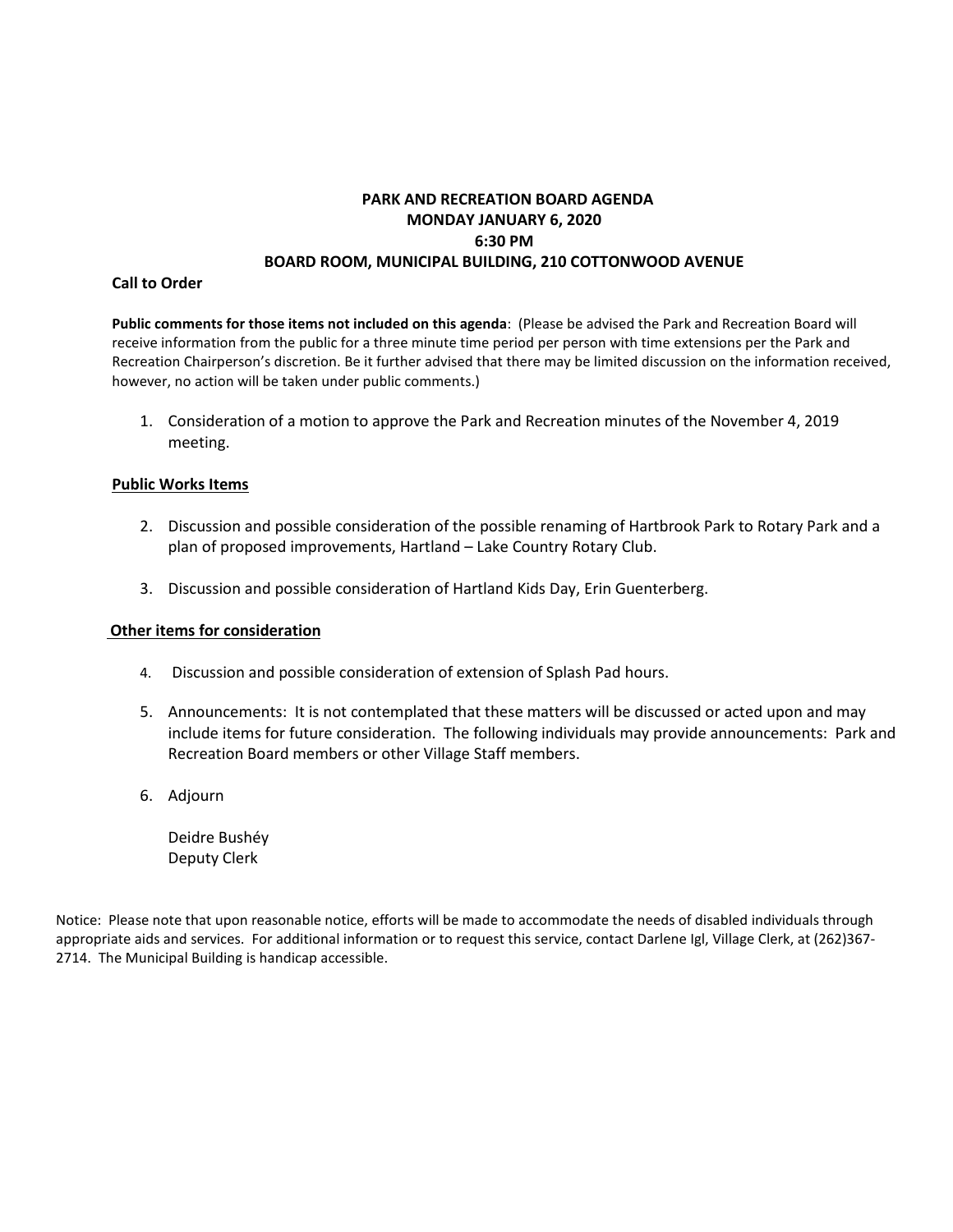## **PARK AND RECREATION BOARD MINUTES MONDAY, NOVEMBER 4, 2019 6:30 PM BOARD ROOM, MUNICIPAL BUILDING, 210 COTTONWOOD AVENUE**

Present: Tim Hallquist, Curt Gundrum, Peggy Kallenberger, Duane Lawson, Jack Kulo, Rick Connor and Tina Bromberger (arrived at 6:55pm).

Absent: Kelli Yogerst.

Others: Mike Gerszewski.

## **7:00 PM Call to Order**

 **Public comments for those items not included on this agenda**: (Please be advised the Park and Recreation Board will receive information from the public for a three minute time period per person with time extensions per the Park and Recreation Chairperson's discretion. Be it further advised that there may be limited discussion on the information received, however, no action will be taken under public comments.)

## **1. Consideration of a motion to approve the Park and Recreation minutes of October 7, 2019 meeting.**

Motion (Connor/Lawson) to approve the Park and Recreation minutes of October 7, 2019. Carried (6-0).

#### **Public Works Items**

## **2. Discussion and possible consideration of a cabinet for the Nixon Canteen, HAAA, Tom Ludtke-**

Tom Ludtke of HAAA was present and explained HAAA would like to install a cabinet for storage. The cabinets he looked at are all under \$200, the one he is looking at has a keypad for locking and is 30 x 30. Gerszewski will meet with Tom sometime this week to review placement of the cabinet.

Motion (Hallquist/Kallenberger) to approve the cabinet in the Nixon Canteen subject to staff reviewing the location. Carried (6-0).

## **3. Discussion and possible consideration of Annual Review of the Bark River and Nixon Park Canteen agreements with HAAA, Lake Country Lacrosse Centennial Park Use Agreement and the Score Board/Pressbox Agreement with the Lake Country Chiefs.**

Gerszewski said there are no changes to the standard agreements and he said he has not heard of any issues. Dave Volk from the Chiefs did send in a comment that there were no changes to the Lake Country Chiefs agreement. Hallquist said the name of the Administrator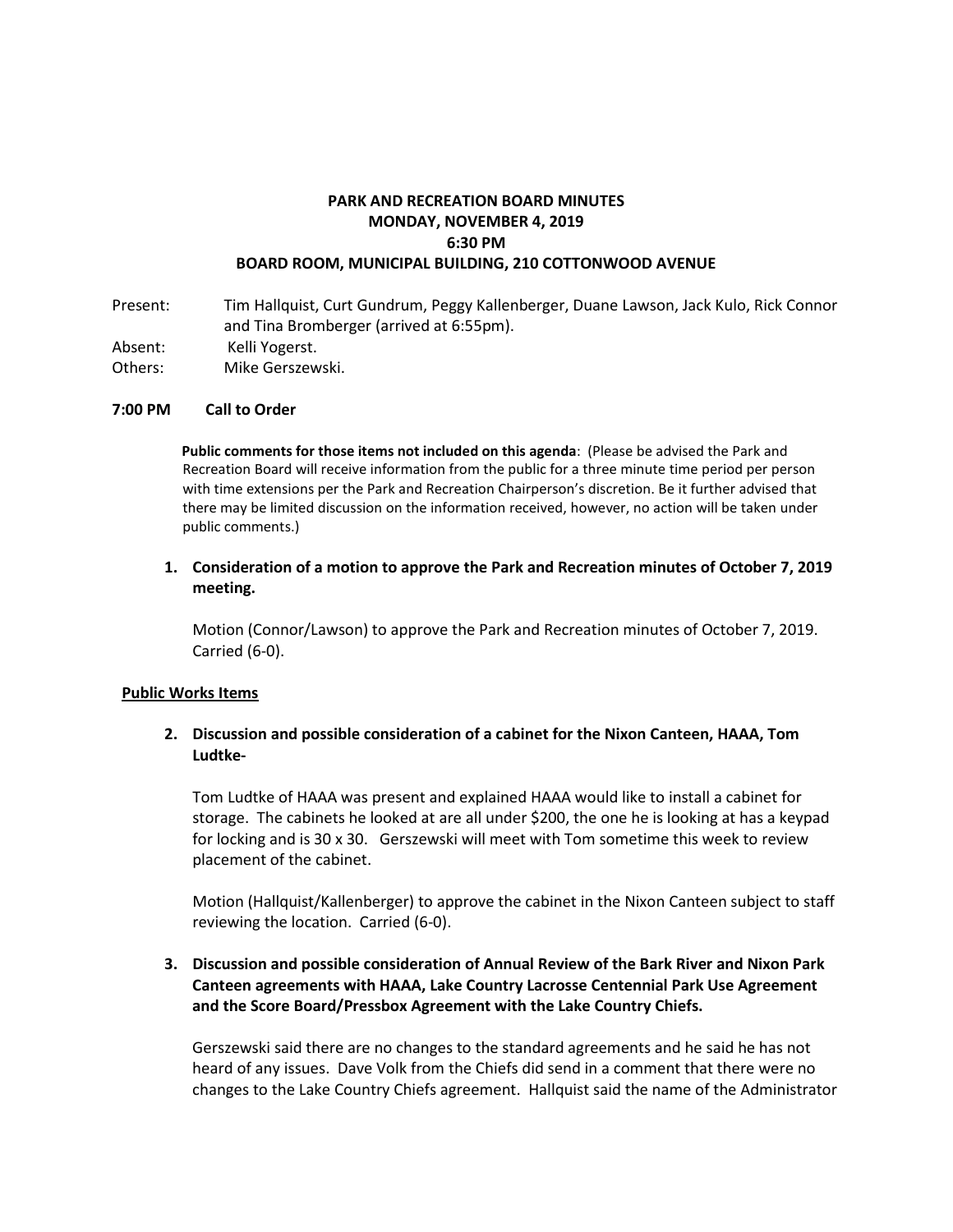needs to be changes. Gerszewski asked if the Administrator or the President signature is correct endorsement.

Motion (Kallenberger/Connor) to approve the annual review of the agreements for the Bark River & Nixon Canteen, Lake Country Lacrosse Centennial Park use and the Scoreboard/Pressbox agreement with the Lake Country Chiefs, with no changes. Carried (6- 0).

## **4. Discussion and possible reconsideration of a Food Truck Policy.**

Gerszewski said this will need to go to the Village board and has been reviewed by the Village Attorney. There was discussion on flat fee vs percentages. He said typically this is a Food truck that is brought in by someone renting the fine arts center or shelter so it's usually a one-time thing. There was discussion on the Ice Cream Truck that goes around in the summer. He said the Ice Cream Truck should be handled at the Administrative level and there should be some type of permit or license. Gerszewski recommended reviewing all fees on an annual basis. There was discussion on the fee amount. Park Board recommends \$75.00 per use for the first year and to be reviewed yearly.

Motion (Hallquist/Lawson) to recommend approval the Food Truck Policy as stated. Carried (6-0).

#### **5. Discussion and possible re-consideration of Park Shelter Reservation fees & Deposit fees.**

It was stated that staff made Park Board aware that the deposit & refund process is several steps & cumbersome. Gerszewski explained that the office doesn't hold checks, they are deposited, and when issuing a refund, it would have to go on a voucher list to be approved by the Village board. It was also noted that no one have ever damaged a shelter, so Staff would like the Park Board to reconsider the changes to the fees that were voted on in September.

Motion (Kallenberger/Connor) to rescind the former recommendation of a \$100 deposit that was made at the September  $3<sup>rd</sup>$ , 2019 meeting. Carried (5-2). Nays-Hallquist and Lawson.

Gerszewski went over the current shelter rental fees and said Yogerst did supply a spreadsheet of fees from other communities and went over those fees. There were discussion on fees in other communities. There was discussion on raising the fees a percentage and a flat amount.

Motion (Connor/Bromberger) to raise shelter fees by \$25.00 across the board. Carried (7-0).

#### **6. Discussion and possible consideration of Field Rental Fees.**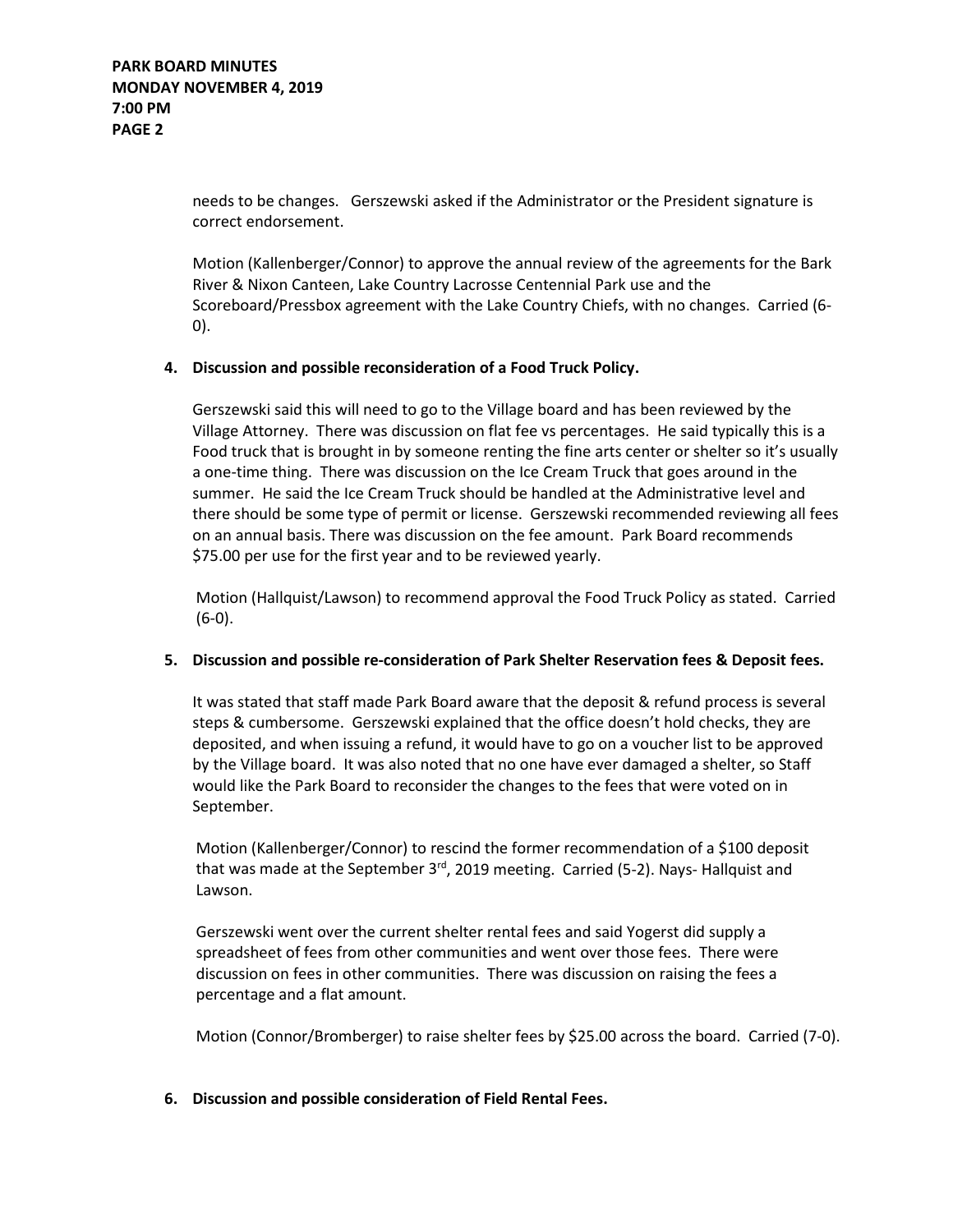Yogerst put together a spreadsheet of fees in other communities. There has been no raise in Hartland's fees in years and other community's fees are somewhat higher than Hartland. There was discussion on the fees other communities charge, the amount of groups that are tax exempt, and how other communities charge hourly rates.

Motion (Connor/Lawson) to recommend approval of raising Field rental fees \$10 excluding the football field and tennis courts. Carried (5-2). Nays- Bromberger and Hallquist.

## **7. Discussion and possible consideration of Field Prep Fees.**

Gerszewski provided the board with a sheet that shows the actual cost of the DPW (except it doesn't include t-ball) and said he included only summer help. He said they only use summer help that on the weekends now, and it saves on overtime. He went on to say that labor varies between fields, and there are no soccer fields currently being used in Hartland. After some discussion it was recommended to adjust the name on the form to Soccer/Lacrosse fields, as prep fee will be the same for both sports. The recommended new Fee Schedule is as follows:

- 1. \$60 Lacrosse, Soccer, Football.
- 2. \$50 Baseball (large fields) Bark River Softball, Nixon Hardball, Centennial & Penbrook.
- 3. \$15 T-ball, Joliet and Hartbrook.

Fees must be reviewed yearly in November.

Motion (Connor/Bromberger) to increase Field prep fees as stated. Carried (7-0).

#### **8. Discussion and possible consideration of Fine Arts Center Fees.**

Gerszewski recommended leaving the deposit fees as is. After some discussion, the Park Board recommends changing the Fine Art reservation fees to the following:

| Resident:         |       | Non – Resident: |       |
|-------------------|-------|-----------------|-------|
| $0 - 50$          | \$80  | $0 - 50$        | \$100 |
| $51 - 100$        | \$100 | 51-100          | \$130 |
| $101 - 200$ \$125 |       | $101 - 200$     | \$170 |
| $201+$            | \$150 | $201+$          | \$200 |

Fees reviews annually.

Gerszewski will make the changes and bring them back for verification.

Motion (Gundrum/Bromberger) to increase Fine Arts Center fees as stated. Carried (7-0).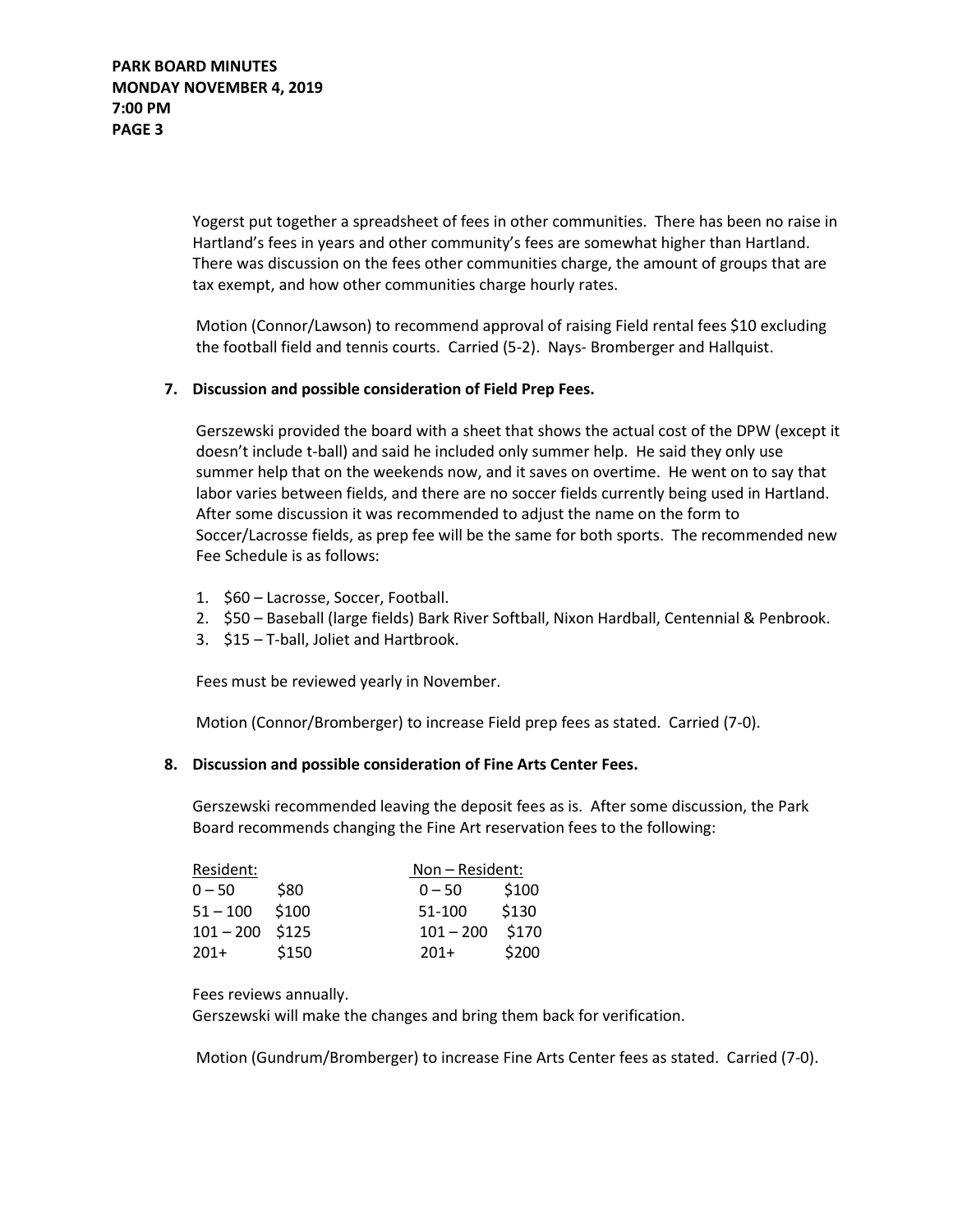## **Other items for consideration**

**9. Announcements: It is not completed that these matters will be discussed or acted upon and may include items for future consideration. The following individuals may provide announcements: Park and Recreation Board members or other Village Staff members.**

Village has hired new administrator and he will start on January 6<sup>th</sup>. His name is Tim Rhode and is coming from the Town of Cedarburg.

## **10. Adjourn**

Motion (Bromberger/Gundrum) to adjourn. Carried (7-0). Meeting adjourned at 8:15 PM.

Respectfully submitted By Recording Secretary, Deidre Bushey Deputy Clerk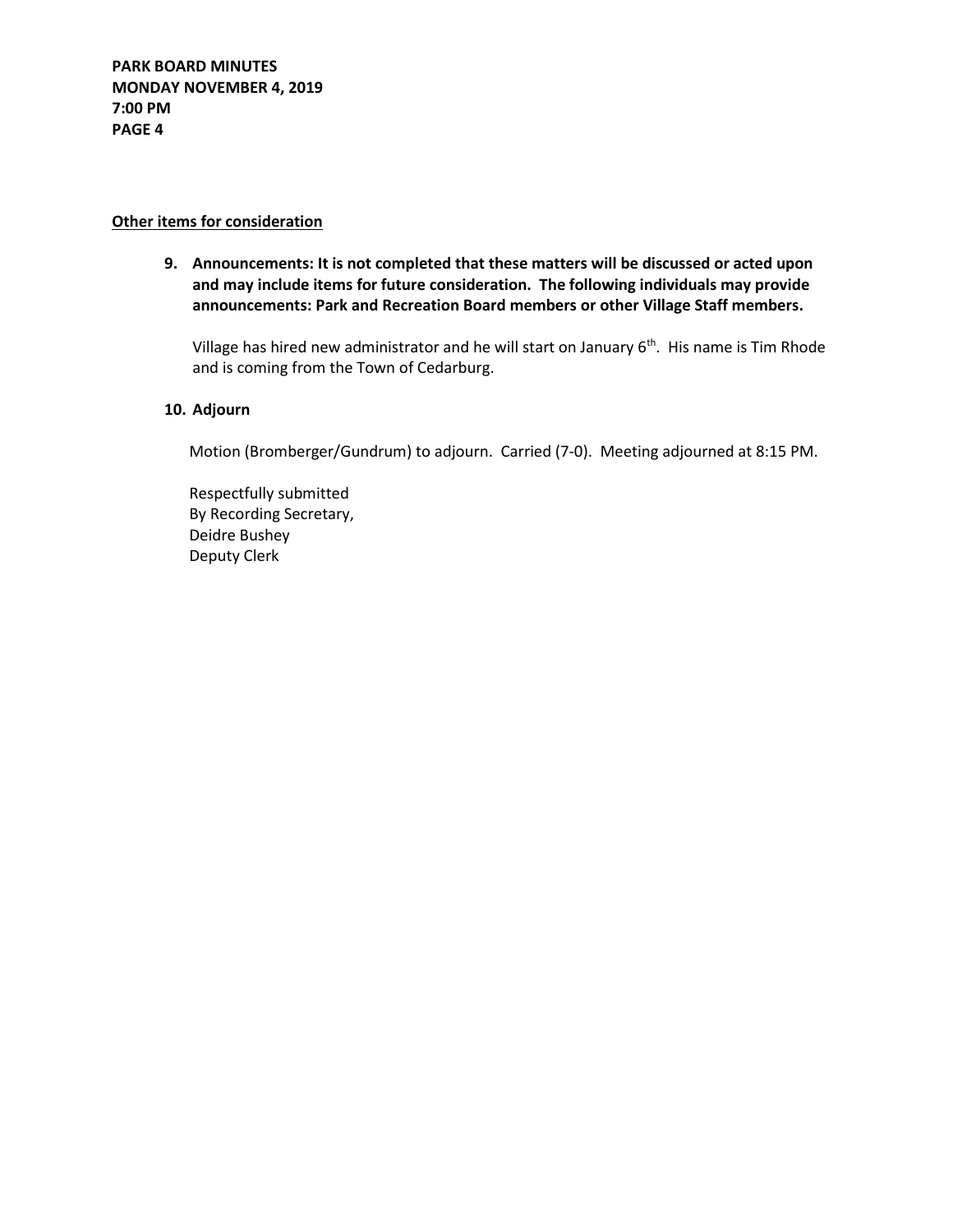# **PARK BOARD** APPLICATION FOR PLACEMENT ON AGENDA FOR ACTION PLAN APPROVAL

| Location of Work                      |               |                          |                 |       |  |  |  |
|---------------------------------------|---------------|--------------------------|-----------------|-------|--|--|--|
| staen<br><b>Group Sponsoring Work</b> |               |                          |                 |       |  |  |  |
| Contact Person Melisse Thom Son       |               | $-30$<br>Phone 4<br>x108 | EMAIL thompsone | Ilova |  |  |  |
| Address Supplay Selet Lanty Rd E      | City Hartland | State<br>ألمدا           | 53029<br>Zip    |       |  |  |  |
| Alternate Contact Person              |               | Phone                    | <b>EMAIL</b>    |       |  |  |  |
| <b>Address</b>                        | City          | State                    | Zip             |       |  |  |  |
| Comments:                             |               |                          |                 |       |  |  |  |
| <b>Contractor Name</b>                |               | Phone                    | <b>EMAIL</b>    |       |  |  |  |
| <b>Address</b>                        |               | <b>State</b>             | Zip.            |       |  |  |  |
| Insurance                             |               |                          |                 |       |  |  |  |
| <b>Contractor Name</b>                |               | Phone                    | <b>EMAIL</b>    |       |  |  |  |
| Address                               | City          | State                    | Zip             |       |  |  |  |
| Insurance                             |               |                          |                 |       |  |  |  |

Any group or individual desiring to do any work in any Village Park must submit an "Action Plan" for Park Board approval.

The Park Board meets on the first Monday of the month at 7:00 p.m. in the Village Board Room of the Hartland Municipal Building located at 210 Cottonwood Avenue in the Village of Hartland.

#### The DEADLINE for submitting information to Village Hall for the agenda is on the fourth Monday of the month at 4:30

p.m. All of the following information must be received prior to the deadline to be considered for the agenda. Anything received after the deadline will be put on the following month's agenda.

All plans, narratives, drawings, etc. must be submitted with ten (10) copies by the deadline.

#### Items to be submitted in the Action Plan:

- 1. Detailed description of what work is to be performed and by whom--volunteer/contractor.
- 2. Any literature or brochures for equipment to be installed or used in the Park System.
- 3. Any detailed drawings of equipment to be installed.
- 4. The time frame of work.
- 5. The responsibility to be assumed by DPW/work to be assumed by the group (be specific).
- 6. Copy of any proposal(s) received by the group from contractors/suppliers.
- 7. Copy of drawings/plans/specifications for Building Inspector to review (if needed).
	- 8. Map showing location of work including dimensions.
	- 9. Narrative/draft agreement regarding long term maintenance.
	- 10. Estimated cost of work/improvement(s).

NOTE: Approval by the Park Board is not permission to begin construction. The Department of Public Works must be informed 72 hours prior to commencement of work. All permits must be in order. Diggers Hotline must be contacted 72 hours prior to commencement of work for utility locates.

| Date Applied: $1 - 2 - 2020$ | Date of Meeting: $1 - 6 - 2020$ |  | Approval |
|------------------------------|---------------------------------|--|----------|
|------------------------------|---------------------------------|--|----------|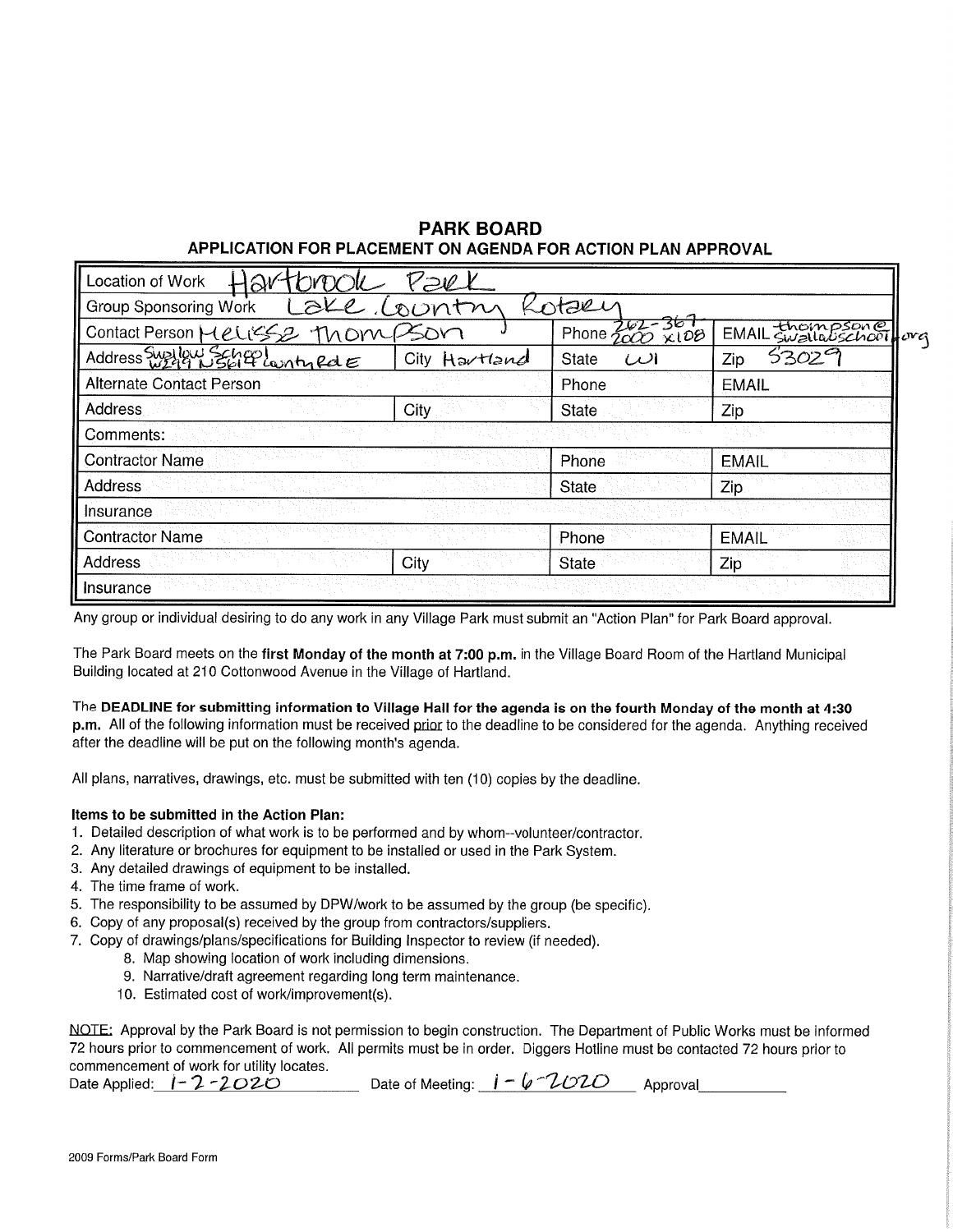To: Village of Hartland Park Board From: Lake Country Rotary Board Members Re: Hartbrook Park Renovation & Potential Renaming Project Date: January 2, 2020



Last year, Lake Country Rotary President Bob Mallow, on behalf of the club, engaged the Village of Hartland Park Board, as well as Hartland Village Board to present the concept of erecting a large, 90', American flag in Hartbrook Park. This concept was met with approval and left that the club would take the initiative of getting plans drawn and then make a presentation back to the Village Board. The club also began planning fundraising and informational efforts so that the whole community could know what was in the works and why.

 $\_$  , and the contribution of the contribution of the contribution of the contribution of the contribution of  $\mathcal{L}_\text{max}$ 

Since then, our club has re-committed to investing in Hartland and this year's Board, along with club members, are very supportive of taking the flag project to another level, to include partnering with the Village of Hartland to:

- Erect the flag as already discussed;
- Assist the Village in creating a plan for additional improvements including:
	- the building of the student-designed war memorial project (there was a contest for area students 3-4 years ago);
	- ongoing Bark River clean-up in coordination with other community groups
	- review and create potential long-range plans for other improvements (baseball diamond, sand volleyball courts, basketball courts, playground area and pavillion)

With Lake Country Rotary's involvement and investment in this park, we would like the Village Board to also consider allowing the renaming of Hartbrook Park to become Rotary Park. This renaming would be symbolic for the aforementioned commitment but does not mean that Lake Country Rotary would assume maintenance or be asking to purchase the park.

Past-President Bob Mallow, current President Melissa Thompson, and President-elect Jeremy Pfaff shared this proposal with the full Village Board on November 25, 2019 and now it is our pleasure to meet with you to discuss next steps.